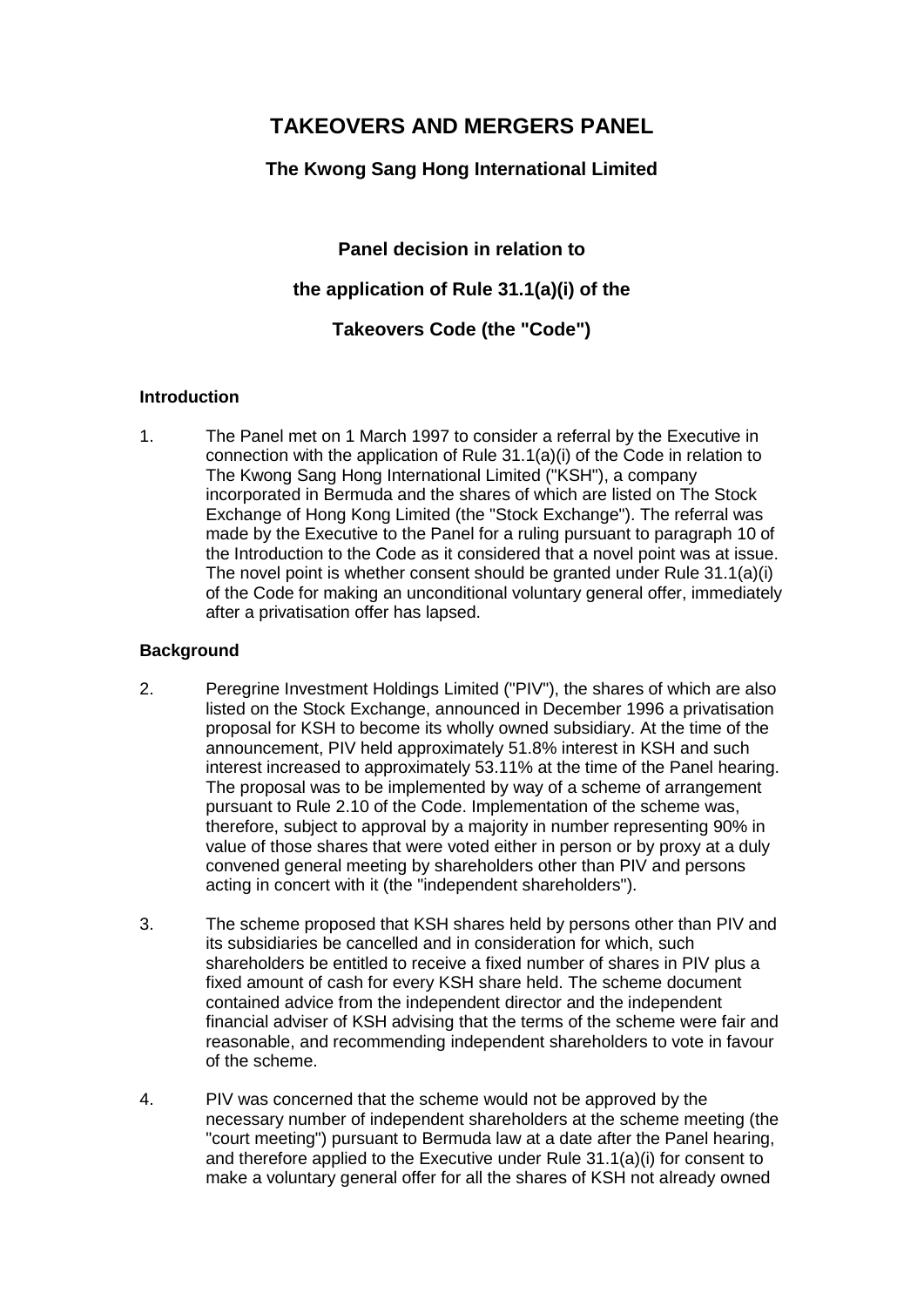by PIV and its subsidiaries in the event that the privatisation proposal was not approved by the independent shareholders during the court meeting. The consideration offered to shareholders under the proposed voluntary offer would be the same as the consideration offered under the privatisation proposal. The voluntary general offer would be an unconditional offer.

5. The Executive did not believe that it could give the requested consent and referred the matter to the Panel.

#### **The issue**

6. The Panel was asked to consider the application by PIV under Rule  $31.1(a)(i)$ as to whether consent should be granted to it for making an unconditional voluntary general offer for all the shares of KSH not already owned by PIV and its subsidiaries if the privatisation proposal were to lapse as a result of the failure to obtain the necessary approval by independent shareholders.

#### **PIV's reasons for the proposed voluntary offer**

7. The principal reasons for PIV's proposal to make the voluntary offer were as follows:-

> Due to a procedural irregularity the original court meeting which was scheduled in February 1997 was adjourned to March 1997. The proxies submitted in respect of that meeting were invalidated by Order of the Supreme Court of Bermuda. KSH and PIV were concerned because the proxy position prior to the adjournment demonstrated, in their view, an unusually high level of shareholder apathy: (i) with only some 32% of the KSH shares held through the CCASS system (excluding those held on behalf of PIV) having been voted in relation to the privatisation proposal, out of which 81.6% voted in favour of the scheme; and (ii) with only 23.2% of the total scheme shares having been voted, out of which 78.9% of the independent shareholders indicated in the proxies that they would vote in favour of the scheme.

> The directors of PIV were concerned that although it appeared that "a majority of KSH shareholders" might wish to accept the privatisation proposal on its existing terms, the voting condition required by Rule 2.10 of the Code, combined with the disinterest of some KSH shareholders, would result in those "majority" shareholders being prevented from receiving consideration under the proposal.

> PIV wished to provide KSH shareholders with an exit through an unconditional voluntary offer on the same terms as the consideration offered to shareholders under the privatisation proposal, should PIV fail to get the necessary approval from independent shareholders at the court meeting. In making the unconditional voluntary offer, PIV indicated that it would maintain the listing status of KSH.

> PIV stated that no independent shareholder would be disadvantaged by the voluntary offer.

8. PIV also sought a decision from the Panel (in the form of an addendum to its submission) as to whether PIV may alternatively propose that a voluntary offer be introduced during the course of the privatisation proposal so that it would constitute "a variation to the terms of the existing offer". PIV argued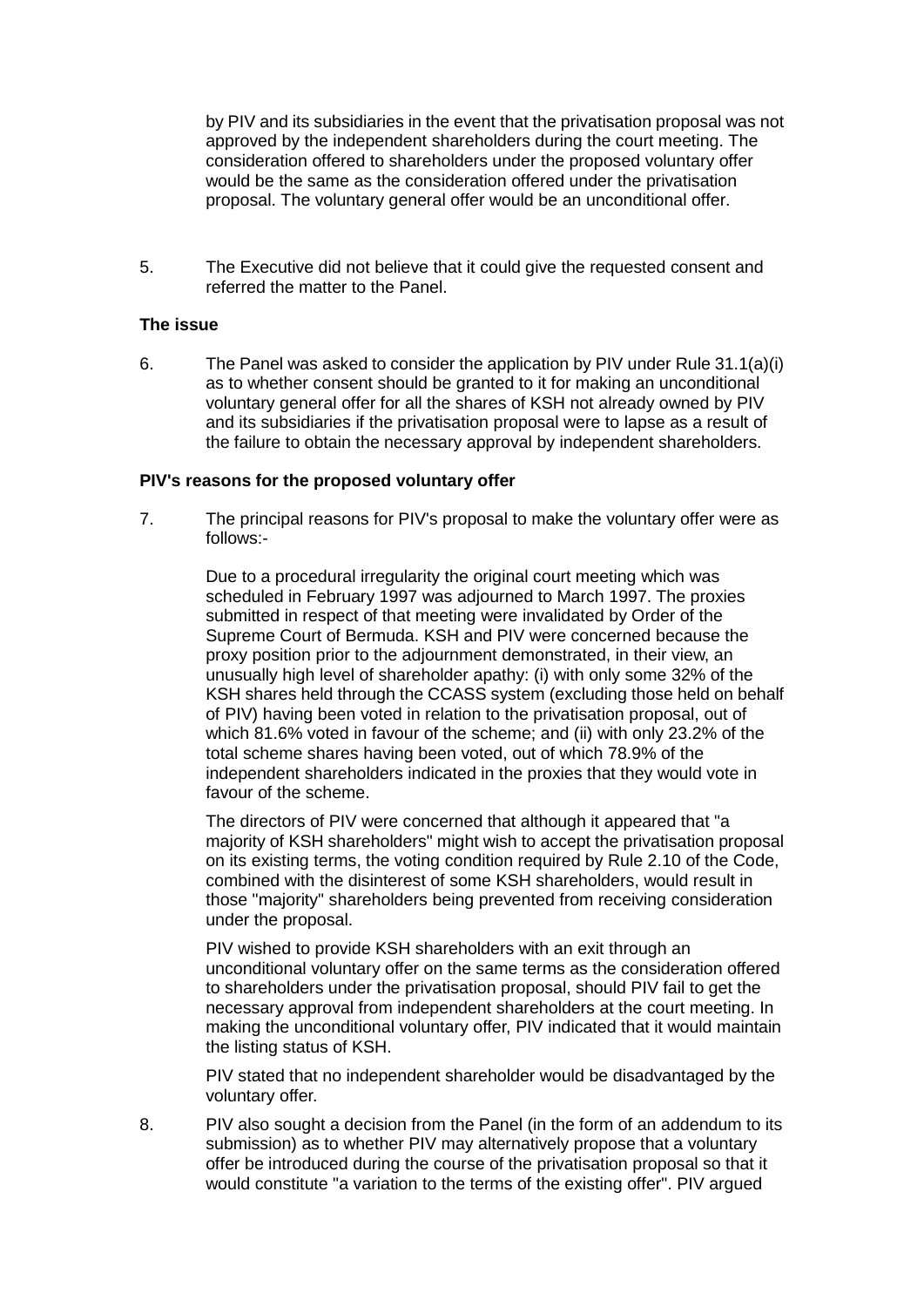that such proposal should be viewed as a revision of the terms of the original proposal by allowing it to "waive" the voting condition of 90% as required in the scheme. This would mean that, in the event that the independent shareholders failed to pass the resolution with the requisite 90% majority at the court meeting, PIV should be allowed to waive the 90% voting condition and proceed with a voluntary offer so that at no stage had the offer formally lapsed. This would, in PIV's view, avoid triggering the application of Rule 31 as the offer would not have lapsed, but would be extended and revised, and take on the form of an usual unconditional voluntary offer.

# **The Code issues**

9. The principal Code issue relates to Rule 31 of the Code. Rule 31.1(a)(i) provides that:

> "31.1 (a) Except with the consent of the Executive, where an offer has been announced or posted but has not become unconditional in all respects, and has been withdrawn or has lapsed, neither the offeror or any person who acted in concert with it in the course of the original offer, nor any person who is subsequently acting in concert with any of them, may within 12 months from the date on which such offer is withdrawn or lapses ...

- (i) make an offer for the offeree company,.."
- 10. The notes to Rule 31, so far as are relevant to this matter, provide as follows:

" Notes to Rule 31 :

1. Recommended and competing offers

The Executive will normally grant consent under this Rule when -

(a) the new offer is recommended by the board of the offeree company and the offeror is not, or is not acting in concert with, a director or substantial shareholder of the offeree company; ..."

- 11. The circumstances of the case do not fall within Note 1(a) to Rule 31 in that there are a number of common directors between KSH and PIV, and PIV is a substantial shareholder holding more than 50% interest in KSH.
- 12. The issues for the Panel to decide are:-
	- (a) whether the Executive has discretion to grant consent under Rule 31 in circumstances which fall outside Note 1 to Rule 31;
	- (b) if the Executive has discretion to grant consent, whether consent to make the unconditional voluntary offer should be granted to PIV under the present circumstances; and
	- (c) whether PIV's alternative proposal as set out in its addendum should be allowed.

# **Panel's decision**

13. On the first issue, the Panel is of the view that Note 1 to Rule 31 only provides guidance on the circumstances where the Executive would normally grant consent under Rule 31 and that the Executive does have discretion to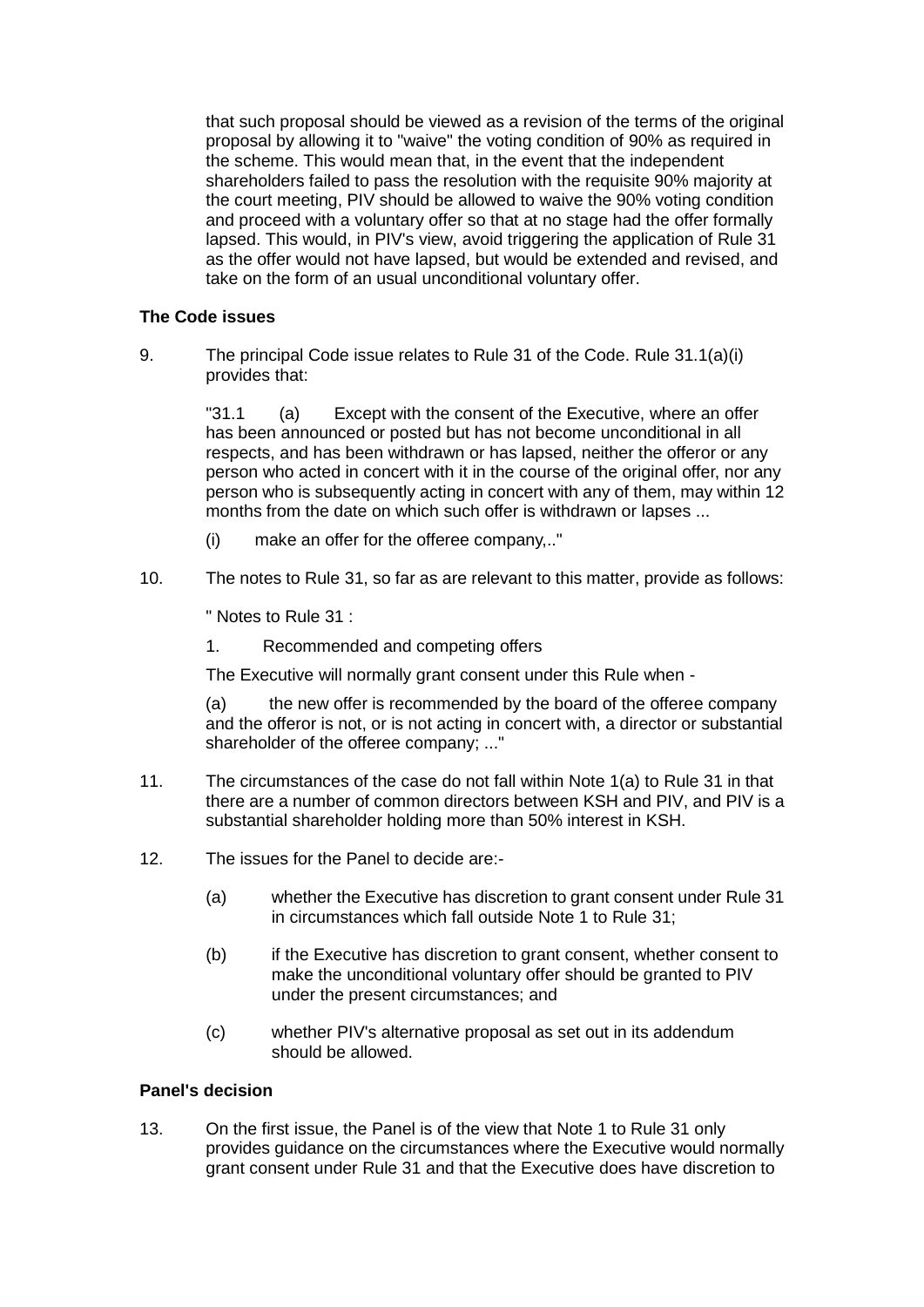grant consent under Rule 31 in circumstances which fall outside Note 1 to Rule 31.

- 14. On the issue whether consent under Rule 31.1 should be granted to PIV in the circumstances, the Panel ruled that the proposed voluntary offer is contrary to the disciplines the Code generally seeks to impose on offerors and, in particular, to the requirement of Rule 31 which does not permit an offeror to make a new offer for the same company within the twelve month period following the date on which an offer has lapsed, except with the consent of the Executive. The Code sets out a specified time in which an offeror is permitted to revise the terms of an offer (Rule 15). Thereafter, the terms are final and cannot be revised without the consent of the Executive. These requirements are designed to elicit the highest offer an offeror is prepared to make within a reasonable period. The Code also specifies the minimum condition to which certain offers can be subject (Rules 2.10 and 26.2) and requires that the conditions be published when the offer is first announced (Rule 3.4). If the conditions are not fulfilled generally the offeror or parties acting in concert with it are precluded from making another offer for a period of twelve months. These requirements are designed to protect the interests of public holders of securities which are subject to an offer. Without these requirements there could be considerable uncertainty as to the offer period, final offer price and the conditions to which an offer is subject as an offer with different terms and conditions could be made immediately after the lapsing of an earlier offer from the same offeror. In these circumstances, the merits of an offer which could be readily replaced by another without limit could be difficult to assess contrary to the requirements of the Code (General Principle 5) and it may encourage protracted offers for the same company by the same offeror. The Code also seeks to protect the directors of an offeree company from having to respond to a series of unwelcome offers from the same offeror and to limit the restrictions on making material changes to the offeree company's business or share capital (General Principle 9 and Rule 4) to a reasonable period. Under Note 1 to Rule 31, the consent of the Executive is not normally given when the offeror is a substantial shareholder of the offeree company, as is the case with KSH and PIV. After considering the representations made by the Executive, PIV, and its adviser, the Panel supported the Executive's decision not to exercise its discretion to permit PIV to extend a voluntary offer for KSH immediately following the failure of the privatisation proposal in respect of KSH.
- 15. In relation to the PIV privatisation proposal, the offer terms were final and the conditions to which the offer was subject were known to the shareholders of KSH from the time the privatisation proposal was first announced. They would also have know that, if the conditions were not fulfilled, the offer would lapse and, in accordance with the Code, no further offer could be made for KSH by PIV or parties acting in concert with it for a period of twelve months without the consent of the Executive, which in normal circumstances would not be given.
- 16. Regarding the alternative proposal as set out in the addendum, the Panel is not convinced by the argument that the proposed voluntary offer is a revision of the terms of the existing offer. The Panel is of the view that, as the alternative proposal was contrary to the specific requirements of 2.10(a) which requires the approval of a privatisation scheme by a majority in